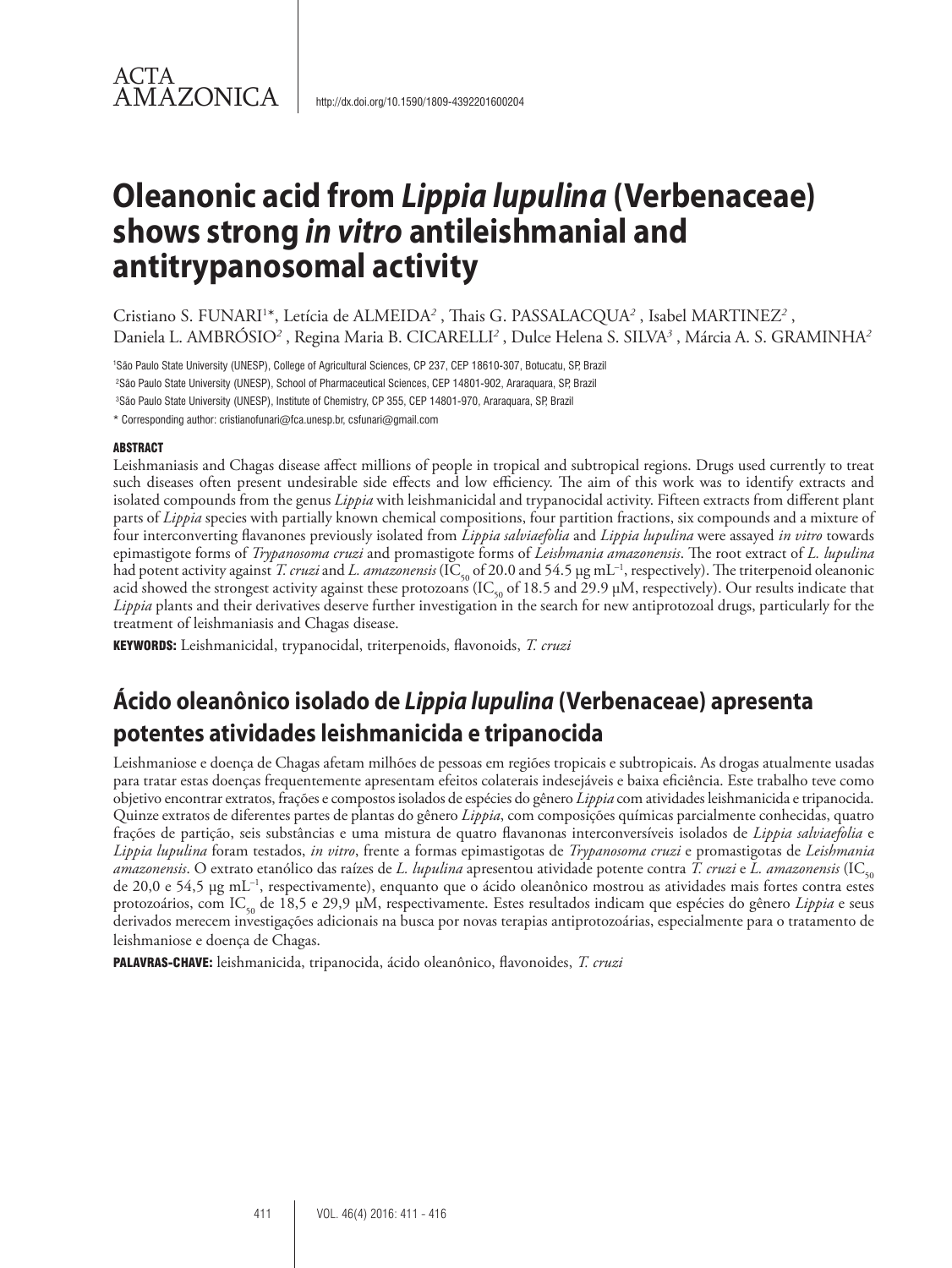

Oleanonic acid from *Lippia lupulina* (Verbenaceae) shows strong *in vitro*  antileishmanial and antitrypanosomal activity

## **INTRODUCTION**

Leishmaniasis and Chagas disease are classified as neglected diseases (Morel 2003). They occur in tropical and subtropical regions causing substantial morbidity among poor people living in low socioeconomic environment. These diseases have not been a priority in the search for drug development because of limited financial incentives from the private sector (Kappagoda and Ioannidis 2012).

Leishmaniasis is caused by the parasitic protozoa of the genus *Leishmania*. It affects about 12 million people worldwide in 98 countries (Barrett and Croft 2012; WHO 2016). This disease is characterized by high diversity and complexity; it is caused by more than 20 species of the genus *Leishmania* and is transmitted to humans by about 30 different species of sandflies (Chappuis *et al.* 2007). In most cases, leishmaniasis is divided into three primary clinical forms: cutaneous leishmaniasis, mucocutaneous leishmaniasis, and visceral leishmaniasis or Kala-azar (Van Assche *et al*. 2011). One of the etiologic agents of cutaneous leishmaniasis in South American countries is *Leishmania amazonensis*, a member of the *Leishmania mexicana* complex. *Leishmania amazonensis* can cause mild cutaneous leishmaniasis and diffuse cutaneous leishmaniasis (Soong *et al*. 2012). The leishmaniasis treatment includes pentavalent antimonials (Pentostam® and Glucantime®), the polyene antibiotic amphotericin B (including the lipid preparation Ambisome®) and pentamidine. However, such drugs are costly, show undesirable side effects and resistant strains have emerged (Croft and Olliaro 2011; Tempone *et al*. 2011) which reinforces the need for novel therapeutic agents.

Chagas disease is caused by *Trypanosoma cruzi*, an intracellular parasite commonly transmitted to humans and other mammals by a Triatominae (Reduviidae). The disease may also be spread through blood transfusion, vertical transmission, and less frequently, through organ transplantation (Márquez *et al*. 2013). The World Health Organization (WHO) estimates that approximately 10 million individuals are currently infected with *T. cruzi* with potential for developing cardiac or gut pathology associated with chronic Chagas disease (Afonso *et al*. 2012). The two available drugs for treatment of Chagas disease, nifurtimox and benznidazole, have potential toxic side effects and variable efficacy. These drugs are unable to eradicate the infection during the chronic phase when most patients are diagnosed, which consequently contributes to their low prescription and rate of use (Coura 2009).

Based on these considerations, the search for new therapeutic agents for the treatment of leishmaniasis and Chagas disease is urgently needed. From 1981 to 2010, among the 1355 new chemical entities approved by the Food and Drug Administration (USA), only 29% were synthetic

in origin, thus demonstrating the influence of "other than formal synthetics" on drug discovery and approval (Newman and Cragg 2012). Brazilian flora might also be regarded as one important source of new active compounds against parasitic protozoa (Funari and Ferro 2005, Mishra *et al*. 2009). The aim of this work was to identify extracts and isolated compounds from *Lippia* spp. with leishmanicidal and trypanocidal activity.

## **MATERIALS AND METHODS**

#### **Plant material**

Parts of *Lippia salviaefolia* Cham. (Verbenaceae) and Lippia velutina Schauer were collected on April 1st, 2006 and February 12<sup>th</sup>, 2006, respectively, in Mogi-Guaçu city (Fazenda Campininha), São Paulo State, Brazil. Voucher specimens were deposited in "Herbarium Maria Eneida P. Kaufmann" of "Instituto Botânico de São Paulo", under the subscriptions Lima 90 and Brumati TI73, respectively. Parts of *Lippia balansae* Briq. and *Lippia lasiocalycina* Cham. were collected on March 7<sup>th</sup>, 2008 and May 15<sup>th</sup>, 2008 in Santa Cruz do Rio Pardo (Rodovia Castelo Branco, km 03) and Pratânia cities, respectively, São Paulo State, Brazil. Voucher specimens were deposited in the "Herbarium Coleção Botânica da Floresta Estadual de Assis", under subscriptions FEA 402, FEA 3556, respectively. Parts of *Lippia sidoides*  Cham. and *Lippia lupulina* Cham. were collected on January  $19<sup>th</sup>$ , 2009 and January 22<sup>th</sup>, 2009, respectively, in Iaras city, São Paulo State, Brazil. Voucher specimens were also deposited in the "Herbarium Coleção Botânica da Floresta Estadual de Assis", under subscriptions FEA 3639 and FEA 3638, respectively (Funari *et al*. 2012a).

#### *In vitro* **assay for trypanocidal activity**

Epimastigote forms of *T. cruzi* Y strain were grown axenically at 28 °C in Liver-Infusion Tryptose (LIT) medium supplemented with 10% (v/v) heat-inactivated fetal calf serum (FCS). LIT medium was prepared by mixing 10 mg mL–1 hemin (bovine, type I) (1 mL) with a solution containing NaCl (4.0 g), KCl (0.4 g), Na<sub>2</sub>PO<sub>4</sub> (8.0 g), glucose (2.0 g), liver infusion broth  $(5.0 \text{ g})$ , and tryptose  $(5.0 \text{ g})$  at pH  $7.0 \text{ (900)}$ mL). The epimastigotes were harvested during the exponential growth phase (7-day-old culture forms). An aliquot of 50  $\mu$ L of a  $1\times10^7$  parasites mL<sup>-1</sup> suspension was added to each well of a 96 multi-well microplate. Extracts or compounds previously prepared or isolated by our group (Funari *et al*. 2011; Funari *et al*. 2012a; Funari *et al*. 2012b) were dissolved in dimethylsulfoxide (DMSO) and further added to each well to reach final concentrations from 1 to 100  $\mu$ g mL<sup>-1</sup>. Aliquots of 50 µL of LIT medium, with and without parasites, were added to the control wells in the absence of test compounds. Microplates were incubated at 28 °C for 72 h. After this period, an aliquot of 10 µL of a 3-(4,5-dimethylthiazol-2-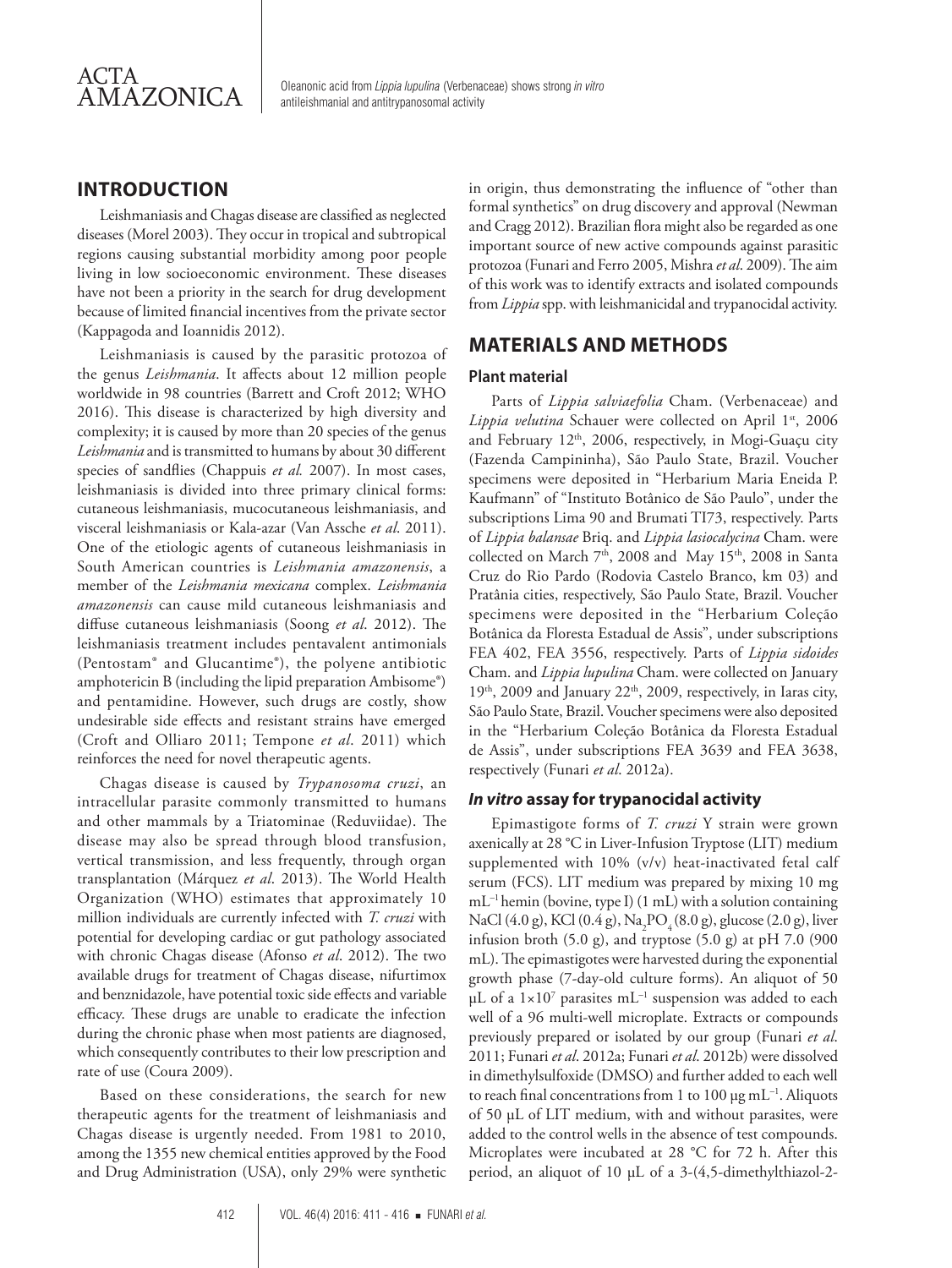

AMAZONICA Oleanonic acid from *Lippia lupulina* (Verbenaceae) shows strong *in vitro*  antileishmanial and antitrypanosomal activity

yl)-2,5-diphenyltetrazolium bromide-phenazine methosulfate (MTT-PMS) solution  $(2.5 \text{ mg} \text{ mL}^{-1})$  was added to each well, and the plates were incubated in the dark, at 28 °C, for 75 min. Subsequently, 100 µL of a solution of 10% sodium dodecyl sulfate (SDS) were added to each well and maintained at room temperature, in the dark, for 30 min. Absorbance of the solutions contained in the wells were read at 595 nm (Readwell Touch, Robonik PVT LTD, Thane, India). All the assays were performed in triplicate. Test samples concentrations corresponding to 50% of parasite growth inhibition  $(IC_{50})$ were determined from non-linear regression (Muelas-Serrano *et al*. 2000; Santos *et al*. 2012).

#### *In vitro* **assay for leishmanicidal activity**

Promastigote forms of *L. amazonensis* (MPRO/BR/1972/ M1841-LV-79) were grown at 28 °C in LIT medium supplemented with 10% (v/v) heat-inactivated FCS. The parasites were harvested at the end of the exponential growth phase (4-day-old culture forms). An aliquot of 97 µL of a 8  $\times$  10<sup>6</sup> parasites mL<sup>-1</sup> suspension was added to each well of a 96 multi-well microplate. Extracts or compounds previously prepared or isolated by our group (Funari *et al*. 2011; Funari *et al*. 2012a; Funari *et al*. 2012b) were dissolved in DMSO and an aliquot of 3 µL was further added to each well to reach final concentrations from 1.6 to 100  $\mu$ g mL<sup>-1</sup>. Microplates were incubated at 28 °C for 72 h. After this period, a 10 µL aliquot of 2.5 mg mL–1 MTT-PMS solution was added to each well, and the plates were further incubated for 75 min, in the dark, at 28 °C. Subsequently, 100 µL of 10% SDS were added to each well and maintained at room temperature, in the dark, for 30 min. Absorbances of the solutions in the wells were read at 490 nm (Readwell Touch, Robonik PVT LTD, Thane, India). Pentamidine isethionate (Sigma-Aldrich, St Louis, MO, USA) was used as reference drug. The assays were carried out in triplicate. Test samples concentrations corresponding to 50% of parasite growth inhibition  $(IC_{50})$ were determined from non-linear regression (Muelas-Serrano *et al*. 2000; Santos *et al*. 2012).

## **RESULTS**

Among the fifteen ethanol extracts tested in this work against epimastigote forms of *T. cruzi*, the extract of *L. lupulina* roots was the most active with  $IC_{50}$  20.0 µg mL<sup>-1</sup>. An ethyl acetate fraction (FAc) obtained from the extract of *L. salviaefolia* leaves was the second most effective against this protozoa (IC<sub>50</sub> 71.9 µg mL<sup>-1</sup>), followed by the extract of *L*. *velutina* leaves and an extract of *L. lupulina* stems and leaves combined (both with IC<sub>50</sub> 85.5 µg mL<sup>-1</sup>). Regarding activity against promastigote forms of *L. amazonensis*, the extract of *L. lupulina* roots was again the most active with  $IC_{50}$  54.5 µg mL–1. It was followed by the extract of *L. lupulina* leaves  $(IC_{50} 95.4 \text{ µg m}L^{-1})$  and by FAc  $(IC_{50} 134 \text{ µg m}L^{-1})$ . The

results for all extracts are summarized in Table 1. Among the pure compounds, a triterpenoid (oleanonic acid, **1;** Figure 1) showed best inhibitory activity against both *T. cruzi* and *L. amazonensis,* with  $IC_{50}$  8.4 and 13.6 µg mL<sup>-1</sup>, respectively. The results obtained for pure compounds are summarized in Table 2.

**Table 1.** Trypanocidal and leishmanicidal activity of fifteen ethanol extracts from *Lippia* species and of four partition fractions obtained from the ethanol extract of leaves of *Lippia salviaefolia* (EELLsal). Benznidazole and pentamidine were used as reference drugs for *Trypanosoma cruzi* and *Leishmania amazonensis*, respectively.

|                                   | $IC_{50}$ values ( $\mu$ g mL <sup>-1</sup> ) |                |  |  |
|-----------------------------------|-----------------------------------------------|----------------|--|--|
| Sample                            | T. cruzi                                      | L. amazonensis |  |  |
| <i>L</i> balansae Flowers         | 147.8                                         | n.t.           |  |  |
| L. balansae Leaves                | 145.8                                         | n.t.           |  |  |
| L. balansae Stems                 | 374.8                                         | n.t.           |  |  |
| L. lasiocalycina Leaves and Stems | > 500                                         | n.t.           |  |  |
| / sidoides Leaves                 | 122.3                                         | 136.1          |  |  |
| L. sidoides Stems                 | > 500                                         | 430.0          |  |  |
| L. sidoides Roots                 | 206.1                                         | Inactive       |  |  |
| L. lupulina Flowers               | > 500                                         | 180.0          |  |  |
| L. lupulina Leaves                | > 500                                         | 95.4           |  |  |
| L. lupulina Stems                 | 85.5                                          | 390.1          |  |  |
| L. lupulina Roots                 | 20.0                                          | 54.5           |  |  |
| L. velutina Stems                 | > 500                                         | Inactive       |  |  |
| L. velutina Leaves                | 85.5                                          | n.t.           |  |  |
| L. salviaefolia Stems             | > 500                                         | Inactive       |  |  |
| L. salviaefolia Leaves            | 150.9                                         | 173.3          |  |  |
| Hexane fraction of EELLsal        | 500                                           | 269.9          |  |  |
| Ethyl acetate fraction of EELLsal | 71.9                                          | 134.7          |  |  |
| n-Butanol fraction of EELLsal     | 337.9                                         | Inactive       |  |  |
| Aqueous fraction of EELLsal       | > 500                                         | Inactive       |  |  |
| Reference drug                    | 9.7                                           | 4.0            |  |  |

n.t. not tested.



**Figure 1.** Compounds assayed against *Trypanosoma cruzi* and *Leishmania amazonensis*: oleanonic acid (**1**), oleanolic acid (**2**), asebogenin (**3**), phloretin (**4**), sakuranetin (**5**), naringenin (**6**) and the mixture of interconverting flavanones (2*R*)- and (2*S*)-3',4',5,6-tetrahydroxyflavanone-7-*O*-βglucopyranoside (**7a**/**7b**); and (2*R*)- and (2*S*)-3',4',5,8-tetrahydroxyflavanone-7-*O*-β-glucopyranoside (**8a**/**8b**).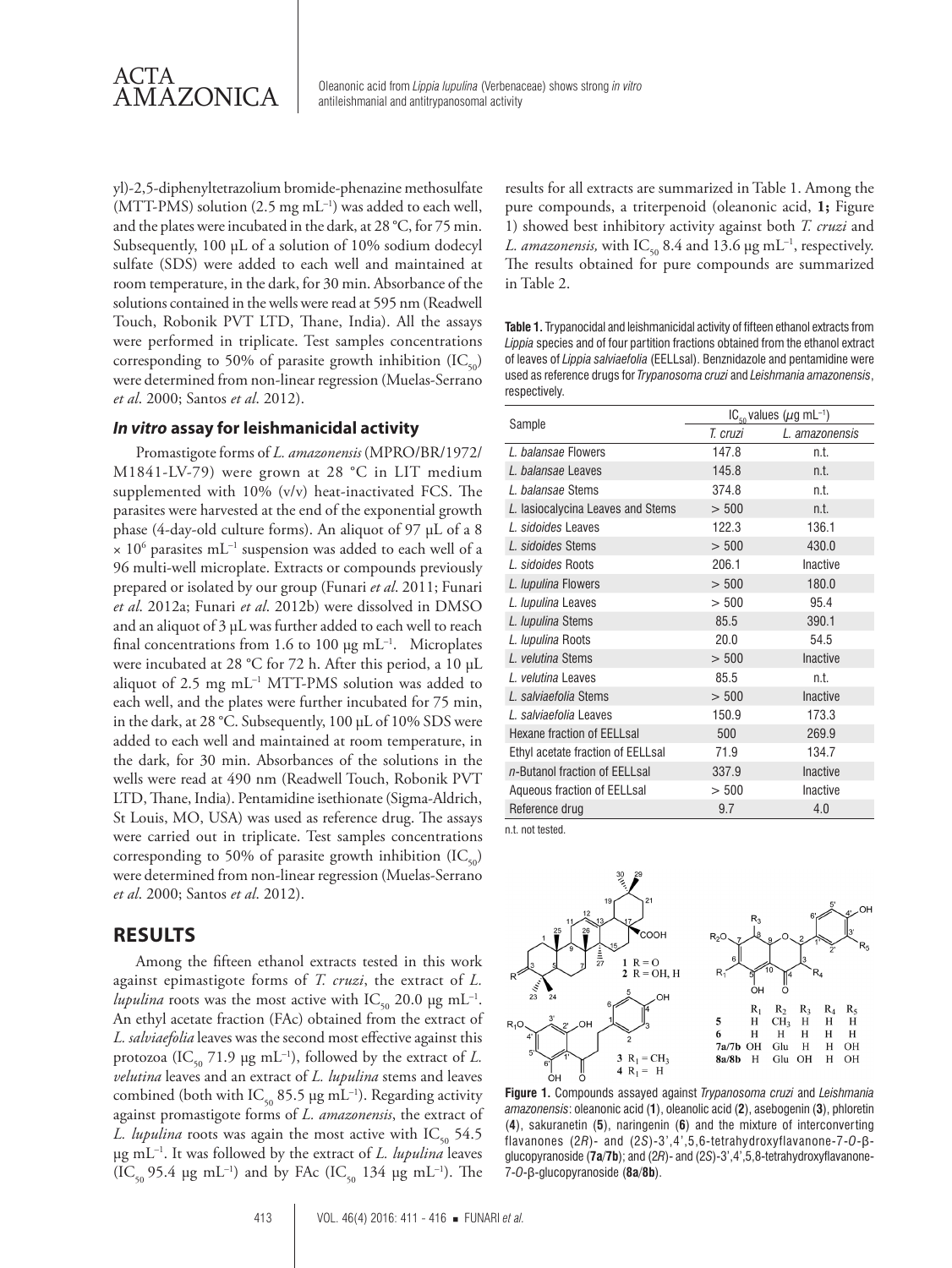**Table 2.** Trypanocidal and leishmanicidal activity of compounds isolated from *Lippia* species.

| Compound                  | T. cruzi IC <sub><sub>50</sub> values</sub> |         | L. amazonensis $IC_{\epsilon_0}$<br>values |         |
|---------------------------|---------------------------------------------|---------|--------------------------------------------|---------|
|                           | $\mu$ g mL <sup>-1</sup>                    | μM      | $\mu$ g mL <sup>-1</sup>                   | μM      |
| Oleanonic acid (1)        | 8.4                                         | 18.5    | 13.6                                       | 29.9    |
| Oleanolic acid (2)        | 58.4                                        | 128.1   | n.t.                                       | n.t.    |
| Asebogenin (3)            | 41.3                                        | 143.4   | 47.5                                       | 165.0   |
| Phloretin (4)             | >100                                        | > 365.0 | 79.7                                       | 290.9   |
| Sakuranetin (5)           | 47.5                                        | 166.1   | 39.4                                       | 137.8   |
| Naringenin (6)            | 84.2                                        | 309.5   | >100                                       | > 367.6 |
| Mixture $(7a/7b/8a/8b)^1$ | n.t.                                        | n.t.    | >100                                       | > 214.6 |
| <b>Benznidazole</b>       | 9.7                                         | 37.3    | n.t.                                       | n.t.    |
| Pentamidine               | n.t.                                        | n.t.    | 4.0                                        | 11.8    |

'Mixture of interconverting flavanones (2R)- and (2S)-3',4',5,6-tetrahydroxyflavanone-<br>7-*O*-ß-glucopyranoside (**7a/7b**); and (2R)- and (2S)-3',4',5,8-tetrahydroxyflavanone-<br>7-*O*-ß-glucopyranoside (**8a/8b**).<br>n.t. not test

## **DISCUSSION**

#### **Trypanocidal activity**

Osorio *et al*. (2007) tested plant extracts against epimastigote forms of *T. cruzi* and promastigote forms of *L. amazonensis*, and proposed that extracts should be classified as highly active  $(IC_{50})$ lower than 10 µg mL<sup>-1</sup>), active (IC<sub>50</sub> between 10 and 50 µg  $mL^{-1}$ ), moderately active (IC<sub>50</sub> higher than 50 and lower than 100 µg mL<sup>-1</sup>) or non-active (IC<sub>50</sub> higher than or equal to 100 µg mL–1). According to such criteria, the extract of *L. lupulina* roots could be classified as active against *T. cruzi* (IC<sub>50</sub> 20.0 µg mL<sup>-1</sup>). FAc (IC<sub>50</sub> 71.9 µg mL<sup>-1</sup>) and the extracts of *L. velutina* leaves and of *L. lupulina* stems and leaves combined might be classified as moderately active (both with  $IC_{50}$  85.5 µg mL<sup>-1</sup>). The remaining extracts (Table 1) should be classified as nonactive (Osorio *et al*. 2007).

Our findings corroborate previously reported data on trypanocidal activity of *Lippia* species polar extracts (Abe *et al*. 2005; Sülsen *et al*. 2006). Sülsen *et al*. (2006) reported *in vitro* activity of an organic and an aqueous extracts obtained from leaves of *Lippia integrifolia* against epimastigote forms of *T. cruzi*, with 34.5 and 71.2% inhibition, respectively, at 10 µg mL–1. On the other hand, Abe *et al*. (2005) reported *in vitro* activity of a methanol extract of *Lippia dulcis* leaves against trypomastigote forms of *T. cruzi*, with MIC (minimum inhibitory concentration) between 125 and 250 µg mL–1. Similar inhibitory activities have been observed in our experiments against epimastigote forms of *T. cruzi*, with IC<sub>50</sub> between 20 and 375 µg mL<sup>-1</sup> (Table 1).

Among the pure compounds isolated from *Lippia* species, the triterpenoid oleanonic acid (**1**) was the most active

compound against both parasites tested in this work (Table 2). It exhibited 2.4-fold more potent trypanocidal activity than that from the original root extract of *L. lupulina* (IC<sub>50</sub> 8.4) and 20.0  $\mu$ g mL<sup>-1</sup>, respectively). Considering the trypanocidal  $IC_{50}$  values in  $\mu$ M, compound 1 was 2-fold more potent than the reference drug benznidazole (Table 2). Oleanonic acid (**1**) was 6.9-fold more potent against *T. cruzi* than another triterpenoid, oleanolic acid (2) (IC<sub>50</sub> 8.4 and 58.4 µg mL<sup>-1</sup>, respectively, Table 2). This suggests that a keto group at C-3 might be more important for trypanocidal activity than a hydroxyl group at the same position (Figure 1).

On the other hand, Cunha *et al*. (2003) reported just the opposite. These authors found a 3.1-fold higher *in vitro* activity of oleanolic acid (**2**) against blood trypomastigote forms of *T. cruzi* Y strain when compared to oleanonic acid (1), with IC<sub>50</sub> 80.4 and 294.9  $\mu$ M, respectively. Such chemical groups could influence the molecules lipophilicity, interfering with their ability to penetrate through biological membranes and exert its activity. More recently, Ferreira *et al*. (2010) reported *in vitro* trypanocidal activity of oleanolic acid (**2**) against trypomastigote forms of *T. cruzi* H6 strain (Bolivian strain) with IC<sub>50</sub> 45.2 µM, which is 2.2-fold more potent than the trypanocidal activity observed for compound **2** when tested against the epimastigote form of *T. cruzi* (Table 2).

Among the flavonoids, the dihydrochalcone asebogenin (3) and the flavanone sakuranetin (5)  $(IC_{50} 41.3$  and 47.5 µg mL–1, respectively, Table 2) exhibited higher trypanocidal activity than their original source sample (FAc,  $IC_{50}$  71.9 µg  $mL^{-1}$ , Table 1). On the other hand, the flavanone naringenin (6)  $(IC_{50} 84.2 \mu g \text{ mL}^{-1})$  was slightly less effective than FAc. Compounds **3, 5** and **6** were also detected in the remaining active extracts against *T. cruzi* which presented similar chromatographic profiles by HPLC-PDA and UHPLC-PDA-TOF-MS experiments (Funari *et al*. 2012a, Funari *et al*. 2012b). Therefore, these findings suggest that such compounds might be partially associated to the trypanocidal activity of the crude extracts and FAc.

According to Ribeiro *et al*. (1997), sakuranetin (**5**) isolated from leaves of *Trixis vauthieri* L. killed 100% of trypomastigote forms of *T. cruzi* Y strain *in vitro*, at 100 µg mL–1. In another report, this flavanone isolated from *Baccharis retusa* showed *in vitro* activity against *T. cruzi* trypomastigotes (IC<sub>50</sub> 20.2 µg mL–1) (Grecco *et al*. 2012). Similar results were observed for sakuranetin (**5**) in our experiments against epimastigote forms of *T. cruzi Y* strain (IC<sub>50</sub> 47.5 µg mL<sup>-1</sup>, Table 2).

Although the dihydrochalcone phloretin (**4**) did not show detectable trypanocidal activity in our work  $(IC_{50}$  higher than 365 µM, Table 2), it has been described to influence the glucose metabolism of *T. cruzi*, *T. brucei*, and *T. rangeli* (Bakker *et al*. 1999; Einicker-Lamas *et al*. 2000; Miletti *et al*. 2006).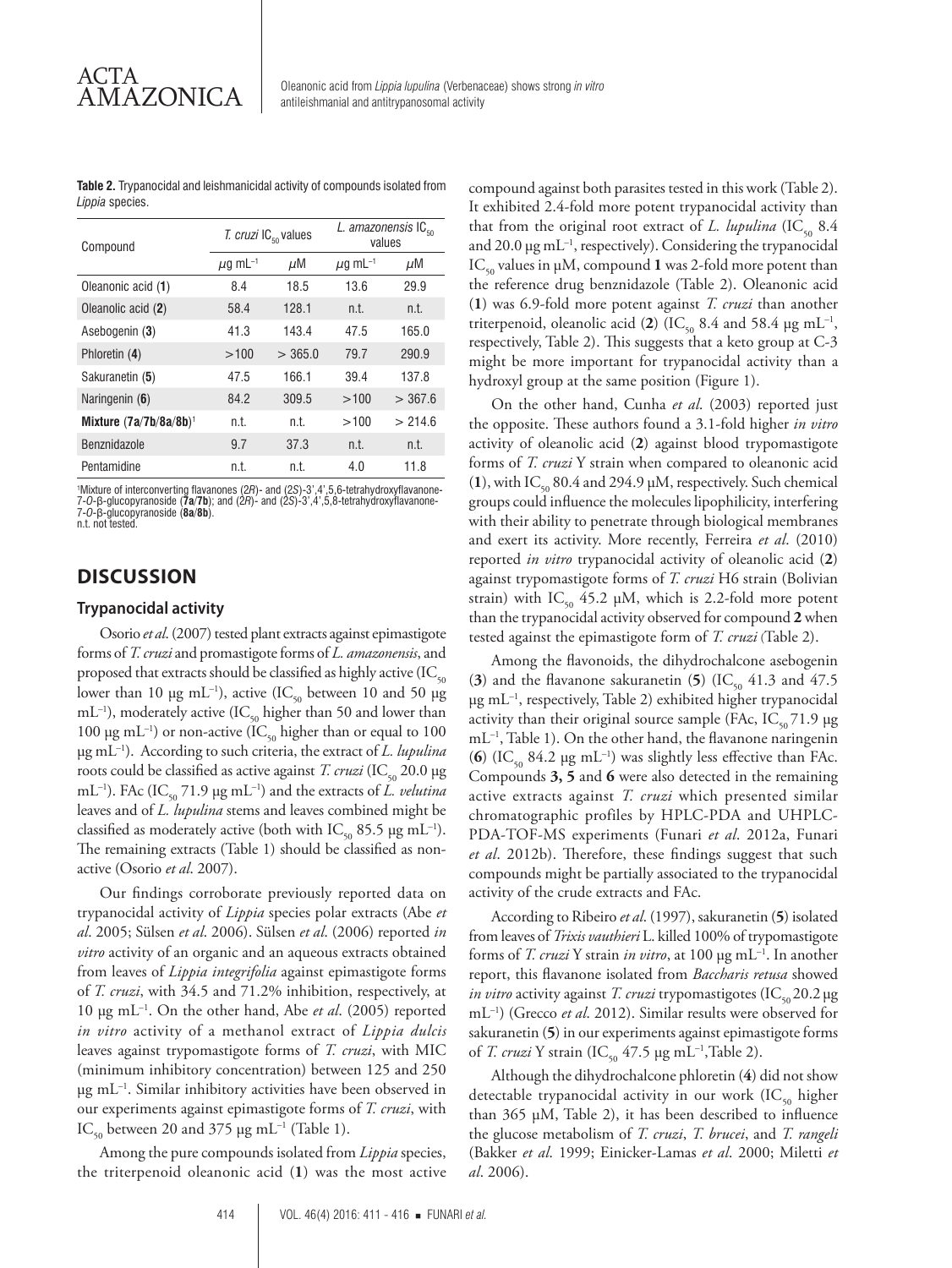

AMAZONICA **Deanonic acid from** *Lippia lupulina* (Verbenaceae) shows strong in vitro **AMAZONICA** antileishmanial and antitrypanosomal activity

#### **Leishmanicidal activity**

The extract of *L. lupulina* roots and the extract of *L. lupulina* leaves might be classified (Osorio *et al*. 2007) as moderately active against *L. amazonensis* (IC<sub>50</sub> 54.5 and 95.4  $\mu$ g mL<sup>-1</sup>, respectively). All the remaining extracts should be considered non-active against this protozoan, since they exhibited IC<sub>50</sub> higher than 100 µg mL<sup>-1</sup> (Table 1).

Oleanonic acid (**1**) proved to be the most active pure compound isolated from *Lippia* spp. assayed in this work (IC<sub>50</sub> 13.6 µg mL–1, Table 2). It was 4-fold more potent than the extract of *L. lupulina* roots, which afforded compound **1** in a previous study (Funari *et al*. 2012a). Considering the leishmanicidal  $IC_{50}$  values in  $\mu$ M, oleanonic acid was 2.5-fold less potent than pentamidine (Table 2). On the other hand, Torres-Santos *et al*. (2004) reported 11-fold higher activity of oleanonic acid (**1**) isolated from leaves of *Pourouma guianensis* against promastigote forms of *L. amazonensis* (IC<sub>50</sub> 10.0 µg mL<sup>-1</sup>).

The flavonoids sakuranetin (**5**), asebogenin (**3**) and phloretin ( $4$ ) exhibited higher leishmanicidal activities (IC<sub>50</sub> 39.4, 47.5 and 79.5 µg mL–1, respectively) than their original source sample FAc (IC<sub>50</sub> 134.7 µg mL<sup>-1</sup>). It is noteworthy that such flavonoids were previously detected in the ethanol extract from *L. sidoides* leaves and might therefore be related to its leishmanicidal activity (Funari *et al*. 2012a).

Grecco *et al.* (2012) reported  $IC_{50}$  51.9 µg mL<sup>-1</sup> for sakuranetin (**5**) isolated from *Baccharis retusa* against promastigotes of *L. amazonensis*, which is similar to the results from our experiments against the same type of protozoa (Table 2). Asebogenin (**3**) isolated from an extract of *Piper elongatum* aerial parts was described by Hermoso *et al*. (2003) as more active against promastigote forms of *L. braziliensis*, *L. tropica* and *L. infantum* (IC<sub>50</sub> 28.5, 3.8 and 6.3 µg mL<sup>-1</sup>, respectively) than the observed inhibition against *L. amazonensis* promastigotes (IC<sub>50</sub> 47.5 µg mL<sup>-1</sup>, Table 2) in our experiments. The leishmanicidal activity observed for phloretin (**4**) might be related to its influence on the glucose metabolism of *L. amazonensis*, since it was previously described to affect the glucose metabolism in *L. mexicana* (Burchmore and Hart 1995) and *L. donovani* (Ter Kuile and Opperdoes 1993).

## **CONCLUSIONS**

The results presented in this work suggest that *Lippia* genus and its chemical constituents deserve further investigation in the search for novel antiprotozoal drugs. Special attention should be given to *L. lupulina* roots, since its ethanol extract exhibited the strongest trypanocidal and leishmanicidal activity among all extracts assayed in this work. Oleanonic acid also deserves further investigation since it showed leishmanicidal activity similar to that observed for the antileishmanial compound pentamidine, and trypanocidal

activity higher than benznidazole, the only anti-Chagas therapeutic agent currently in medical use.

## **ACKNOWLEDGEMENTS**

The authors thank São Paulo Research Foundation (FAPESP) for fellowship (#06/55162-1) and research funding (#04/07932-7); Brazilian National Council for Scientific and Technological Development (CNPq) for financial support (grant 453928/2014-5); CNPq and Coordination for the Improvement of Higher Education Personnel (CAPES) for fellowships (to TGP, RMBC and DHSS); and Dr Maria Inês Cordeiro and Dr Giselda Durigan for botanical identifications.

#### **REFERENCES**

- Abe, F.; Nagafuji, S.; Okawa, M.; Kinjo, J.; Akahane, H.; Ogura, T.; Martinez-Alfaro, M.A.; Reyes-Chilpa, R. 2005. Trypanocidal constituents in plants 5. Evaluation of some Mexican plants for their trypanocidal activity and active constituents in the seeds of Persea americana. Biological and Pharmaceutical Bulletin, 28: 1314-1317.
- Afonso, A.M.; Ebell, M.H.; Tarleton, R.L. 2012. A systematic review of high quality diagnostic tests for Chagas disease. *Plos Neglected Tropical Diseases*, 6: e1881.
- Bakker, B.M.; Walsh, M.C.; Ter Kuile, B.H.; Mensonides, F.I.C.; Michels, P.A.M.; Opperdoes, F.R.; Westerhoff, H.V. 1999. Contribution of glucose transport to the control of the glycolytic flux in *Trypanosoma brucei*. *Proceedings of the National Academy of Sciences***,** 96: 10098-10103.
- Barrett, M.P.; Croft, S.L. 2012. Management of trypanosomiasis and leishmaniasis. *British Medical Bulletin*, 104: 175–96.
- Burchmore, R.J.S.; Hart, D.T. 1995. Glucose transport in amastigote and promastigote forms of *Leishmania mexicana mexicana*. *Molecular and Biochemical Parasitology*, 74: 77-86.
- Chappuis, F.; Sundar, S.; Hailu, A.; Hashim, G.; Rijal, S.; Peeling, R.W.; Alvar, J.; Boelaert, M. 2007. Visceral leishmaniasis: what are the needs for diagnosis, treatment and control? *Nature Reviews Microbiology*, 5: 873-882.
- Coura, J.R. 2009. Present situation and new strategies for Chagas disease chemotherapy - a proposal. *Mem*órias do *Instituto Oswaldo Cruz*, 104: 549-554.
- Croft, S.L.; Olliaro, P. 2011. Leishmaniasis chemotherapy-challenges and opportunities. *Clinical Microbiology and Infection*, 17: 1478-1483.
- Cunha, W.R.; Martins, C.; Ferreira, D.S.; Crotti, A.E.; Lopes, N.P.; Albuquerque, S. 2003. *In vitro* trypanocidal activity of triterpenoids from *Miconia* species. *Planta Medica*, 69: 470-472.
- Einicker-Lamas, M.; Almeida, A.C.; Todorov, A.G.; De Castro, S.L.; Caruso-Neves, C.; Oliveira, M.M. 2000. Characterization of the myo-inositol transport system in *Trypanosoma cruzi*. *European Journal of Biochemistry*, 267: 2533-2537.
- Ferreira, D.S.; Esperandim, V.R.; Toldo, M.P.A.; Saraiva, J.; Cunha, W.R.; Albuquerque, S. 2010. Trypanocidal activity and acute